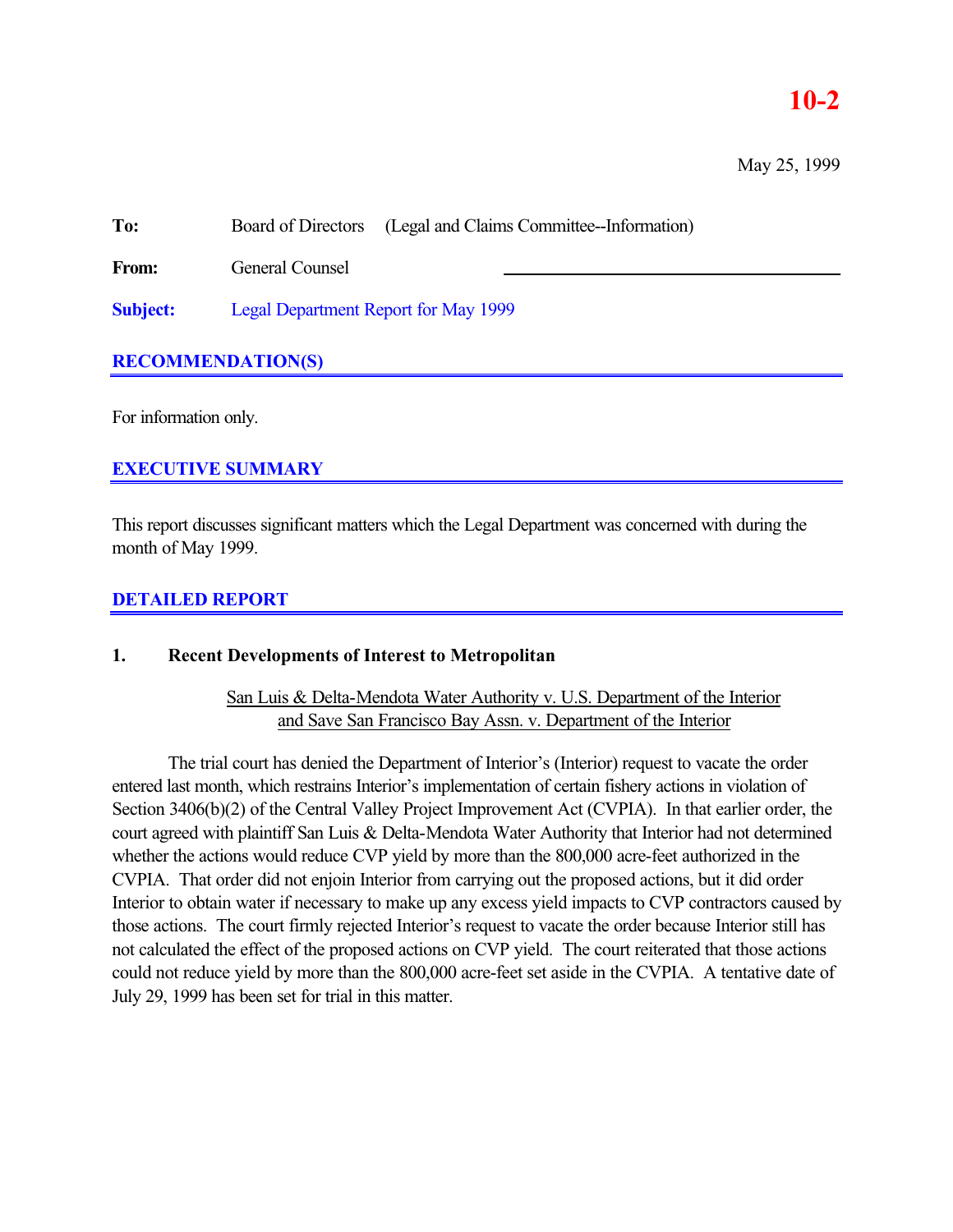#### **2. Litigation to Which Metropolitan Is a Party**

#### MWD v. All Persons Interested

On May 14, 1999, the Second District Court of Appeal notified Metropolitan that the record on appeal has been filed. Metropolitan's opening brief will be due on June 14, 1999. The parties are working on a stipulation to stay the proceedings while wheeling legislation is pending.

#### Fleming Engineering, Inc. v. MWD

On April 1, 1999, Metropolitan was served with this lawsuit from Fleming Engineering, Inc., the general contractor on the Northwest Access Road to Overlook contract at the Eastside Reservoir Project. The job required more common fill material than was estimated. Fleming asserts that once the quantity for fill went over 125 percent of the estimated quantity, the unit price for *all* of the fill for the project was subject to an adjustment based on Fleming's total cost to perform the work. Metropolitan's position is that the unit price is adjusted only for the quantity in excess of 125 percent of the estimated quantity.

#### Ameron v. Pascal & Ludwig

On September 25, 1998, this case went to trial between Metropolitan and Pascal & Ludwig before Los Angeles Superior Court Judge Emilie Elias on bifurcated issues arising from Metropolitan's special and affirmative defenses.

On October 28, 1998, Judge Elias ruled in Metropolitan's favor and on February 8, 1999, judgment was entered for Metropolitan and against Pascal & Ludwig. The judgment included an award of costs to Metropolitan and on February 17, 1999, Metropolitan filed its cost bill in the amount of \$38,745.48. A settlement has been reach wherein Pascal & Ludwig waived its right to appeal and withdrew its motion to tax costs, in exchange for Metropolitan's waiver of costs.

#### MWD v. Hartford

On April 13, 1999, The Hartford Fire Insurance Company filed its Answer to Metropolitan's complaint. Metropolitan brought this insurance bad faith lawsuit against Hartford for its mishandling of Builder's Risk claims at the Eastside Reservoir Project. These claims arose from the El Nino rain disaster of 1998. A ninety-day stay of discovery and Metropolitan's motion to strike has been granted by the assigned federal district court judge to facilitate mediation/facilitation between the parties. The Hartford has agreed to have Appellate Court Justice Howard B. Wiener (Ret.) of San Diego as the mediator/arbitrator.

Peiffer, etc., et al. v. Pope, et al.

This wrongful death and personal injury case arises out of a February 11, 1998, automobile accident at Ramona Expressway approaching Hansen Avenue. Plaintiffs allege a dangerous condition of Metropolitan property caused their damages. Because the property at issue is part of the Inland Feeder Project, the claim falls within the coverage of the Owner Controlled Insurance Program and, thus, The Hartford Insurance Company has accepted the defense of this case.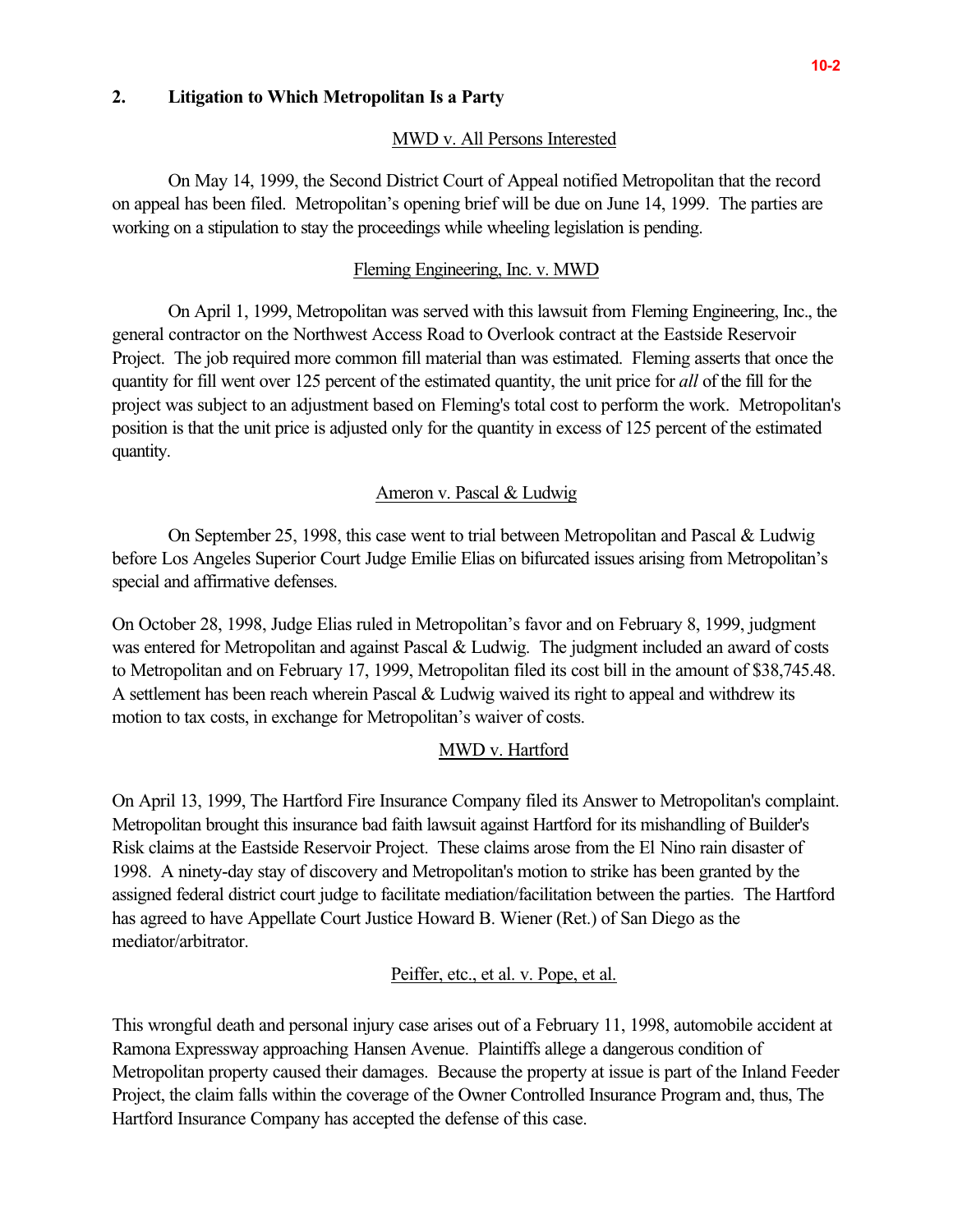#### Valencia v. Advanco

On April 26, 1999, plaintiffs served this action against Metropolitan. Plaintiffs allege a dangerous condition of Metropolitan property caused serious injuries when they fell more than fifty feet from a scaffold while working on the P-1 Pump Station at the Eastside Reservoir Project. This action also falls within the Owner Controlled Insurance Program.

## **3. Resource Matters**

### Sacramento Splittail Endangered Species Act Listing Litigation

The State Water Contractors (SWC) filed a complaint in the United States District Court in Fresno on May 12, 1999, challenging the United States Fish and Wildlife Service's (UFWS) listing of the Sacramento splittail as a threatened species under the Federal Endangered Species Act (FESA). (State Water Contractors v. Spear, et al.) The San Luis & Delta-Mendota Water Authority (Authority) filed a similar complaint in the same court a day earlier. Both complaints allege that the splittail does not qualify for listing under FESA because its populations over the last two decades have not decreased, and in fact the 1998 population figures are the highest on record; that USFWS used a highly selective subset of all of the data available to it to reach its conclusions that the species had declined; that USFWS ignored a recent report by scientists from the United States Environmental Protection Agency, Department of Fish and Game and Department of Resources showing that the splittail did not meet the criteria for listing and the Department of Fish and Game's recommendation that the species not be listed. Both the SWC and the Authority urged that these cases should be assigned to Judge Oliver Wanger, the judge hearing the San Luis & Delta-Mendota Water Authority v. Department of the Interior case discussed above, because the fish and wildlife regulatory issues involved in each of the cases were similar and assigning them to the same judge would be appropriate. On May 13, 1999, the cases were assigned to Judge Wanger.

In a related matter dealing with the splittail, the Southwest Center for Biological Diversity filed litigation in the United States District Court in San Francisco alleging the USFWS violated FESA by failing to designate critical habitat for the splittail at the same time it listed the species. Southwest Center joined this case with an existing case in which it alleged USFWS' failure to designate habitat for five other listed species.

Finally, the Department of Water Resources has begun consultations with USFWS with regard to operation of the State Water Project (SWP) in a manner which will not jeopardize the splittail. In that consultation, USFWS is considering new take limitations on the operation of the SWP.

#### Colorado River Matters

Legal staff continues to provide legal analysis to the Negotiating Team in the pursuit of a regional solution to Colorado River allocations. Meetings through June 15, 1999 have been scheduled.

#### **4. Claims**

None to report.